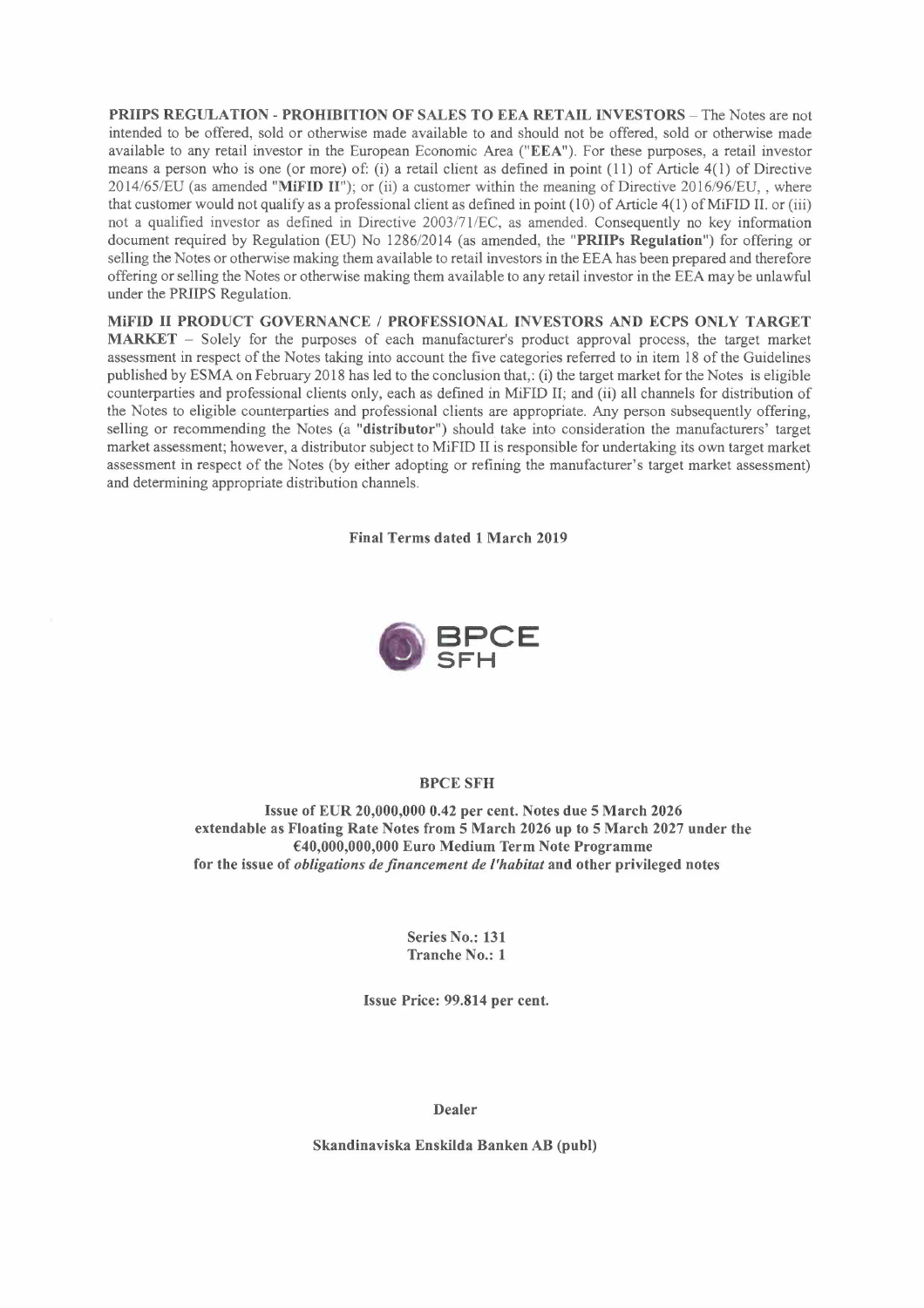#### **PART A-CONTRACTUAL TERMS**

Terms used herein shall be deemed to be defined as such for the purposes of the Conditions set forth in the base prospectus dated 25 May 2018 which received visa No. 18-198 from the Autorité des marchés financiers (the "AMF") on 25 May 2018, as supplemented by supplement dated 5 October 2018 which received visa No. n° 18- 474 from the AMF on 5 October 2018 (together, the "Base Prospectus") which together constitute a base prospectus for the purposes of the Prospectus Directive (as defined below).

This document constitutes the final terms (the **"Final Terms")** relating to the notes described herein (the **"Notes")**  for the purposes of Article 5.4 of the Prospectus Directive and must be read in conjunction with such Base Prospectus. Full information on the Issuer and the offer of the Notes is only available on the basis of the combination of these Final Terms and the Base Prospectus. The Base Prospectus and these Final Terms are available for viewing on the websites of BPCE (www.bpce.fr) and of the AMF (www.amf-france.org) and during normal business hours at the registered office of the Issuer and at the specified office of the Paying Agent(s) where copies may be obtained.

**"Prospectus Directive"** means Directive 2003/71/EC of the European Parliament and of the Council of 4 November 2003, as amended, and includes any relevant implementing measure of such directive in each relevant Member State of the European Economic Area.

| 1.  | (i)                                       | <b>Series Number:</b>              | 131                                                                                                                                                                                                                                                                               |
|-----|-------------------------------------------|------------------------------------|-----------------------------------------------------------------------------------------------------------------------------------------------------------------------------------------------------------------------------------------------------------------------------------|
|     | (ii)                                      | <b>Tranche Number:</b>             | $\mathbf{1}$                                                                                                                                                                                                                                                                      |
| 2.  |                                           | <b>Specified Currency:</b>         | Euro ("EUR")")                                                                                                                                                                                                                                                                    |
| 3.  | <b>Aggregate Nominal Amount of Notes:</b> |                                    |                                                                                                                                                                                                                                                                                   |
|     | (i)                                       | Series:                            | EUR 20,000,000                                                                                                                                                                                                                                                                    |
|     | (ii)                                      | Tranche:                           | EUR 20,000,000                                                                                                                                                                                                                                                                    |
| 4.  | <b>Issue Price:</b>                       |                                    | 99.814 per cent. of the Aggregate Nominal Amount of<br>the Tranche                                                                                                                                                                                                                |
| 5.  | <b>Specified Denomination(s):</b>         |                                    | EUR 100,000                                                                                                                                                                                                                                                                       |
| 6.  | (i)                                       | <b>Issue Date:</b>                 | 5 March 2019                                                                                                                                                                                                                                                                      |
|     | (ii)                                      | <b>Interest Commencement Date:</b> | <b>Issue Date</b>                                                                                                                                                                                                                                                                 |
| 7.  | <b>Final Maturity Date:</b>               |                                    | 5 March 2026                                                                                                                                                                                                                                                                      |
| 8.  | <b>Extended Final Maturity Date:</b>      |                                    | Specified Interest Payment Date falling on, or nearest<br>to 5 March 2027                                                                                                                                                                                                         |
| 9.  | <b>Interest Basis:</b>                    |                                    | Fixed/Floating Rate                                                                                                                                                                                                                                                               |
|     |                                           |                                    | (further particulars specified below)                                                                                                                                                                                                                                             |
|     |                                           |                                    |                                                                                                                                                                                                                                                                                   |
| 10. |                                           | <b>Redemption/Payment Basis:</b>   | Subject to any purchase and cancellation or early<br>redemption, the Notes will be redeemed on the Final<br>Maturity Date or the Extended Final Maturity Date, as<br>the case may be at 100 per cent. of their Specified<br>Denomination<br>(further particulars specified below) |
| 11. |                                           | <b>Change of Interest Basis:</b>   | Applicable - Fixed/Floating Rate<br>(Further particulars<br>specified<br>below<br>in<br>"Fixed/Floating Rate Notes")                                                                                                                                                              |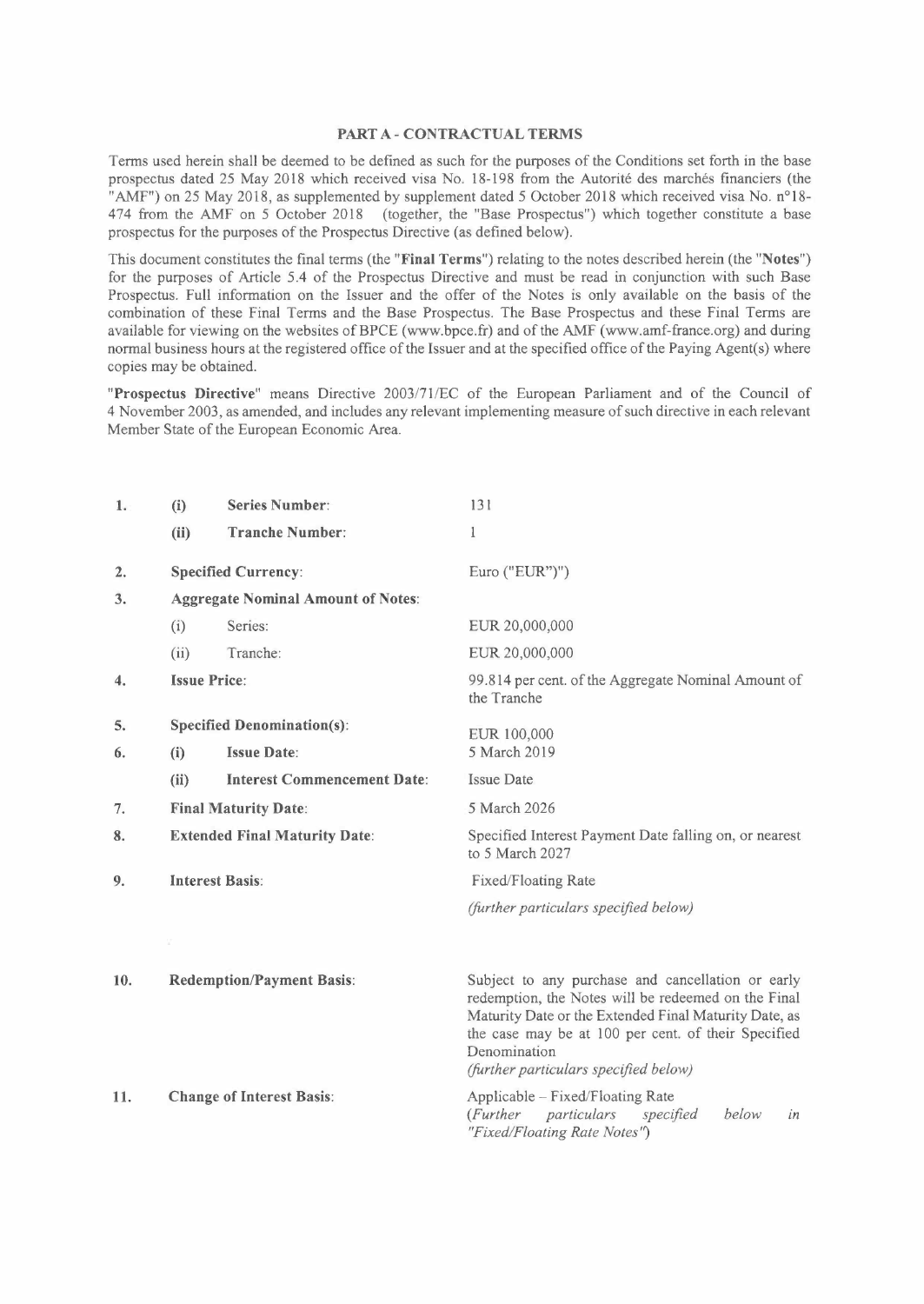- 12. Put/Call Options: Not Applicable
- **13. Date of corporate authorisations for issuance of Notes obtained:**  Decisions of the Conseil d'administration (Board of Directors) of the Issuer (i) dated 14 December 2018 authorising the issue of obligations de financement de l'habitat and other resources benefiting from the privilège referred to in Article L.513-11 of the French Monetary and Financial Code (Code monétaire et financier) up to  $65,500,000,000$  for a period of one year from 14 December 2018 and (ii) dated 12 February 2019 authorising the quarterly programme of borrowings benefiting from such privilège up to €3,000,000,000 for the first quarter of 2019.

### **PROVISIONS RELATING TO REDEMPTION**

| 14. |       | <b>Fixed Rate Notes Provisions:</b>    | Applicable before the Switch Date                                                                                                                                                                                                                                                                                                                                                                                                                                                                                                                                  |
|-----|-------|----------------------------------------|--------------------------------------------------------------------------------------------------------------------------------------------------------------------------------------------------------------------------------------------------------------------------------------------------------------------------------------------------------------------------------------------------------------------------------------------------------------------------------------------------------------------------------------------------------------------|
|     | (i)   | Rate of Interest:                      | 0,42 per cent. per annum payable annually in arrear                                                                                                                                                                                                                                                                                                                                                                                                                                                                                                                |
|     | (ii)  | Interest Payment Date(s):              | 5 March in each year, from and including 5 March 2020<br>up to and including the Final Maturity Date                                                                                                                                                                                                                                                                                                                                                                                                                                                               |
|     | (iii) | Fixed Coupon Amount(s):                | Rate of Interest $\times$ Specified Denomination $\times$ Day Count<br>Fraction                                                                                                                                                                                                                                                                                                                                                                                                                                                                                    |
|     |       |                                        | (i.e. EUR 420 per EUR 100,000 in<br>Specified<br>Denomination)                                                                                                                                                                                                                                                                                                                                                                                                                                                                                                     |
|     | (iv)  | Broken Amount(s):                      | Not Applicable                                                                                                                                                                                                                                                                                                                                                                                                                                                                                                                                                     |
|     | (v)   | Day Count Fraction (Condition 5(a)):   | Actual/Actual-ICMA                                                                                                                                                                                                                                                                                                                                                                                                                                                                                                                                                 |
|     | (vi)  | Determination Date(s):                 | 5 March in each year                                                                                                                                                                                                                                                                                                                                                                                                                                                                                                                                               |
|     |       |                                        |                                                                                                                                                                                                                                                                                                                                                                                                                                                                                                                                                                    |
|     | (vii) | Payment on non-Business Days:          | As per the Conditions                                                                                                                                                                                                                                                                                                                                                                                                                                                                                                                                              |
| 15. |       | <b>Floating Rate Notes Provisions:</b> | Applicable after the Switch Date                                                                                                                                                                                                                                                                                                                                                                                                                                                                                                                                   |
|     | (i)   | <b>Interest Periods:</b>               | The period from and including the Final Maturity Date<br>to but excluding the first Specified Interest Payment<br>Date and each successive period from and including a<br>Specified Interest Payment Date to but excluding the<br>next succeeding Specified Interest Payment Date, up to<br>and excluding the Extended Final Maturity Date or, if<br>earlier, the Specified Interest Payment Date on which<br>the Notes are redeemed in full, all such dates being<br>subject to adjustment in accordance with the Business<br>Day Convention set out in (v) below |
|     | (ii)  | Specified Interest Payment Dates:      | Payable monthly in arrear on the 5th of each month from<br>and including 5 April 2026 up to and including 5 March<br>2027, all such dates being subject to adjustment in<br>accordance with the Business Day Convention set out in<br>$(v)$ below                                                                                                                                                                                                                                                                                                                  |
|     | (iii) | First Specified Interest Payment Date: | Specified Interest Payment Date falling on, or nearest to,<br>5 April 2026                                                                                                                                                                                                                                                                                                                                                                                                                                                                                         |
|     | (iv)  | Interest Period Date:                  | Specified Interest Payment Date                                                                                                                                                                                                                                                                                                                                                                                                                                                                                                                                    |
|     | (v)   | <b>Business Day Convention:</b>        | Following Business Day Convention. unadjusted                                                                                                                                                                                                                                                                                                                                                                                                                                                                                                                      |
|     |       |                                        |                                                                                                                                                                                                                                                                                                                                                                                                                                                                                                                                                                    |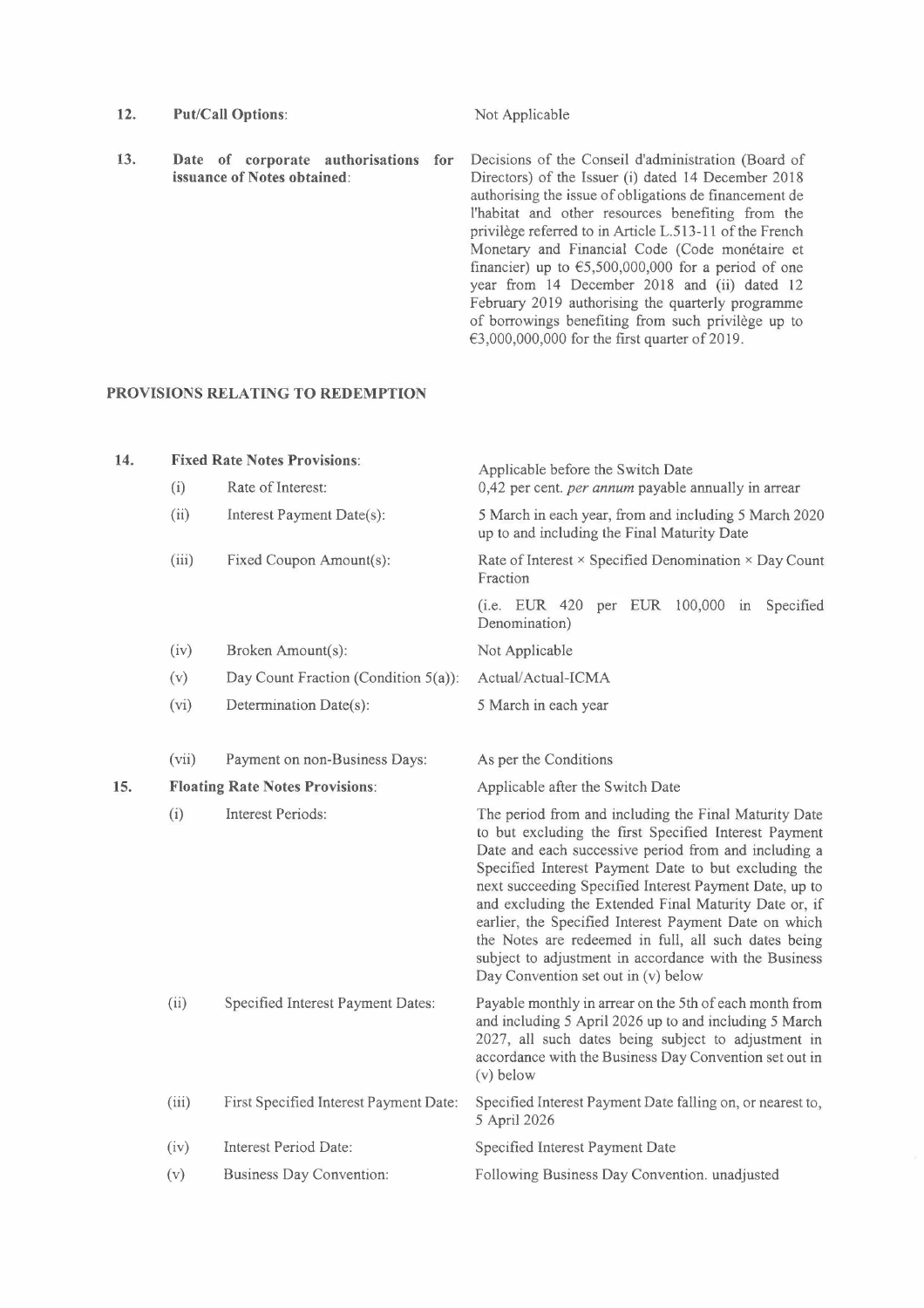|     | (vi)                                  | Business Centre (Condition $5(a)$ ):                                                                                        | Not Applicable                                                                                                                                                    |
|-----|---------------------------------------|-----------------------------------------------------------------------------------------------------------------------------|-------------------------------------------------------------------------------------------------------------------------------------------------------------------|
|     | (vii)                                 | Manner in which the Rate of Interest<br>is/are to be determined:                                                            | Screen Rate Determination                                                                                                                                         |
|     | (viii)                                | Party responsible for calculating the<br>Rate of Interest and/or Interest<br>Amount (if not the Note Calculation<br>Agent): | Not Applicable                                                                                                                                                    |
|     | (ix)                                  | Screen<br>Rate<br>Determination<br>(Condition $5(c)(iii)(C)$ ):                                                             | Applicable                                                                                                                                                        |
|     |                                       | Relevant Rate:                                                                                                              | EURIBOR 1 month                                                                                                                                                   |
|     |                                       | <b>Interest Determination Dates:</b>                                                                                        | Two TARGET Business Days prior to the first day in<br>each Interest Period                                                                                        |
|     |                                       | Relevant Screen Page:                                                                                                       | Reuters EURIBOR01                                                                                                                                                 |
|     |                                       | Relevant Screen Page Time:                                                                                                  | Not Applicable                                                                                                                                                    |
|     | (x)                                   | <b>FBF</b><br>(Condition)<br>Determination<br>$5(c)(iii)(B))$ :                                                             | Not Applicable                                                                                                                                                    |
|     | $(x_i)$                               | <b>ISDA</b><br>Determination<br>(Condition)<br>$5(c)(iii)(A))$ :                                                            | Not Applicable                                                                                                                                                    |
|     | (xii)                                 | Margin:                                                                                                                     | $+0,11$ per cent. per annum                                                                                                                                       |
|     | (xiii)                                | Rate Multiplier:                                                                                                            | Not Applicable                                                                                                                                                    |
|     | (xiv)                                 | Minimum Rate of Interest:                                                                                                   | 0.00 per cent. per annum                                                                                                                                          |
|     | (xv)                                  | Maximum Rate of Interest:                                                                                                   | Not Applicable                                                                                                                                                    |
|     | (xvi)                                 | Day Count Fraction (Condition 5(a)):                                                                                        | Actual/360                                                                                                                                                        |
| 16. |                                       | <b>Fixed/Floating Rate Notes Provisions:</b>                                                                                | Applicable                                                                                                                                                        |
|     | (i)                                   | Issuer Change of Interest Basis:                                                                                            | Not Applicable                                                                                                                                                    |
|     | (ii)                                  | Automatic Change of Interest<br>Basis:                                                                                      | Applicable                                                                                                                                                        |
|     | (iii)                                 | Rate of Interest applicable to the<br>Interest Periods preceding the Switch<br>Date (excluded):                             | Determined in accordance with Condition $5(b)$ , as<br>though the Note was a Fixed Rate Note with further<br>variables set out in item 14 of these Final Terms    |
|     | (iv)                                  | Rate of Interest applicable to the<br>Interest Periods following the Switch<br>Date (included):                             | Determined in accordance with Condition $5(c)$ , as<br>though the Note was a Floating Rate Note with further<br>variables set out in item 15 of these Final Terms |
|     | (v)                                   | Switch Date:                                                                                                                | 5 March 2026                                                                                                                                                      |
|     | (vi)                                  | Minimum notice period required for<br>notice from the Issuer:                                                               | Not Applicable                                                                                                                                                    |
| 17. | <b>Zero Coupon Notes Provisions</b>   |                                                                                                                             | Not Applicable                                                                                                                                                    |
|     |                                       | PROVISIONS RELATING TO REDEMPTION                                                                                           |                                                                                                                                                                   |
| 18. | <b>Call Option:</b>                   |                                                                                                                             | Not Applicable                                                                                                                                                    |
| 19. | <b>Put Option:</b>                    |                                                                                                                             | Not Applicable                                                                                                                                                    |
| 20. | Final Redemption Amount of each Note: |                                                                                                                             | EUR 100,000 per EUR 100,000 in Specified<br>Denomination                                                                                                          |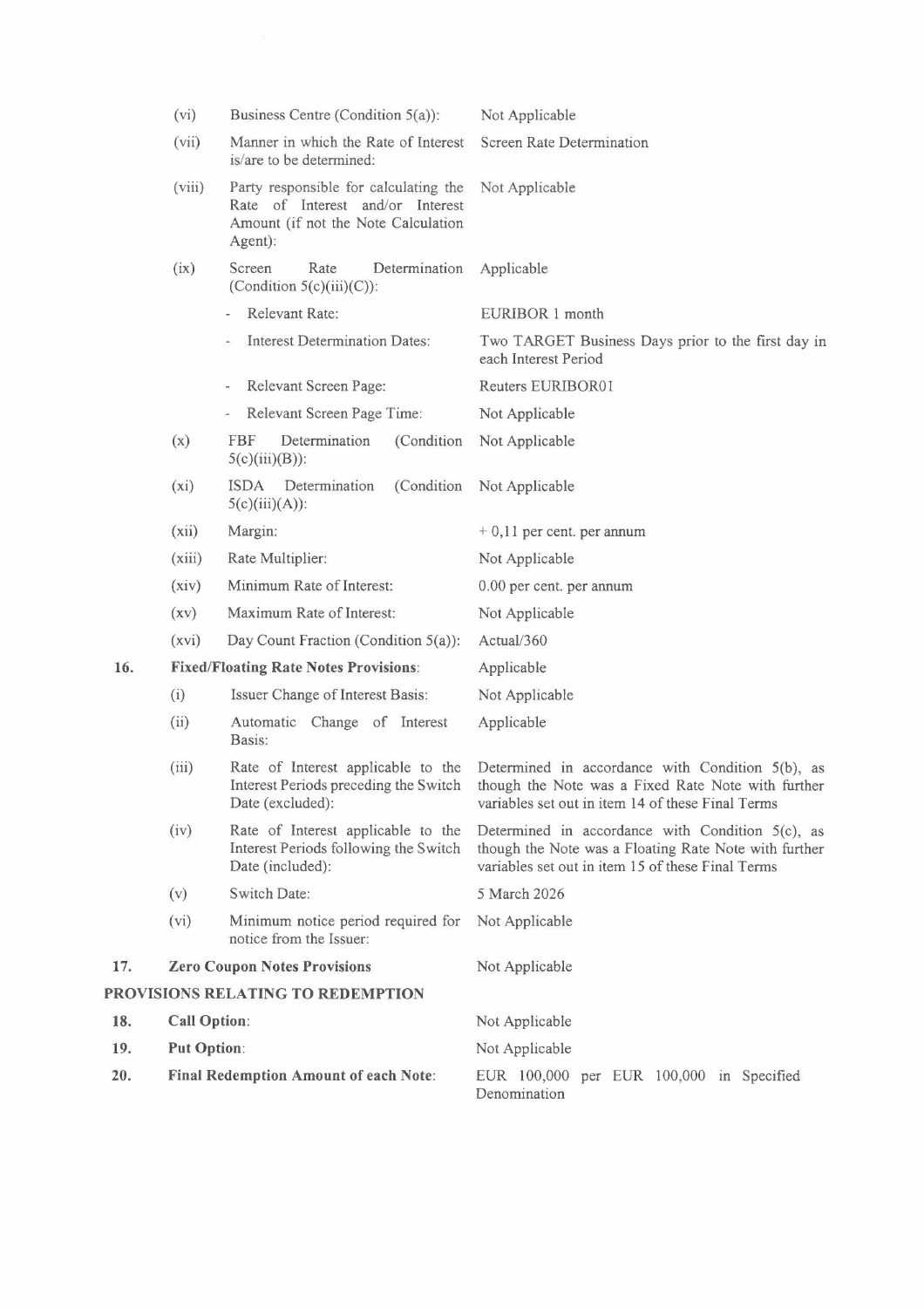| 21. | <b>Redemption by Instalment:</b>                                                                                                     |                                                                                                                | Not Applicable                                                                       |  |
|-----|--------------------------------------------------------------------------------------------------------------------------------------|----------------------------------------------------------------------------------------------------------------|--------------------------------------------------------------------------------------|--|
| 22. | <b>Early Redemption Amount:</b>                                                                                                      |                                                                                                                |                                                                                      |  |
|     |                                                                                                                                      | Early Redemption Amount of each Note<br>payable on early redemption as set out in the<br>Terms and Conditions: | EUR 100,000 per EUR 100,000 in Specified<br>Denomination                             |  |
| 23. | Purchases (Condition 6(h)):                                                                                                          |                                                                                                                | The Notes purchased may be held and resold as set<br>out in the Terms and Conditions |  |
|     |                                                                                                                                      | <b>GENERAL PROVISIONS APPLICABLE TO THE NOTES</b>                                                              |                                                                                      |  |
| 24. | <b>Governing law:</b>                                                                                                                |                                                                                                                | French law                                                                           |  |
| 25. | Form of Notes:                                                                                                                       |                                                                                                                | Dematerialised Notes                                                                 |  |
|     | (i)                                                                                                                                  | Form of Dematerialised Notes:                                                                                  | Bearer form (au porteur)                                                             |  |
|     | (ii)                                                                                                                                 | Registration Agent:                                                                                            | Not Applicable                                                                       |  |
|     | (iii)                                                                                                                                | Temporary Global Certificate:                                                                                  | Not Applicable                                                                       |  |
| 26. | Financial Centre or other special provisions<br>relating to payment dates for the purposes<br>of Condition 7(g):                     |                                                                                                                | Not Applicable                                                                       |  |
| 27. | Talons for future Coupons or Receipts to be<br>attached to Definitive Materialised Notes<br>(and dates on which such Talons mature): |                                                                                                                | Not Applicable                                                                       |  |
| 28. | Masse (Condition 10):                                                                                                                |                                                                                                                |                                                                                      |  |
|     | (i)                                                                                                                                  | Representative:                                                                                                | As per Condition 10                                                                  |  |
|     | (ii)                                                                                                                                 | Alternative Representative:                                                                                    | As per Condition 10                                                                  |  |

# (iii) Remuneration of Representative: As per Condition <sup>10</sup>

# **RESPONSIBILITY**

I accept responsibility for the information contained in these Final Terms.

Signed on behalf of BPCE SFH: By:

Jean-Philippe BERTHAUT Directeur Général Délégué Duly authorised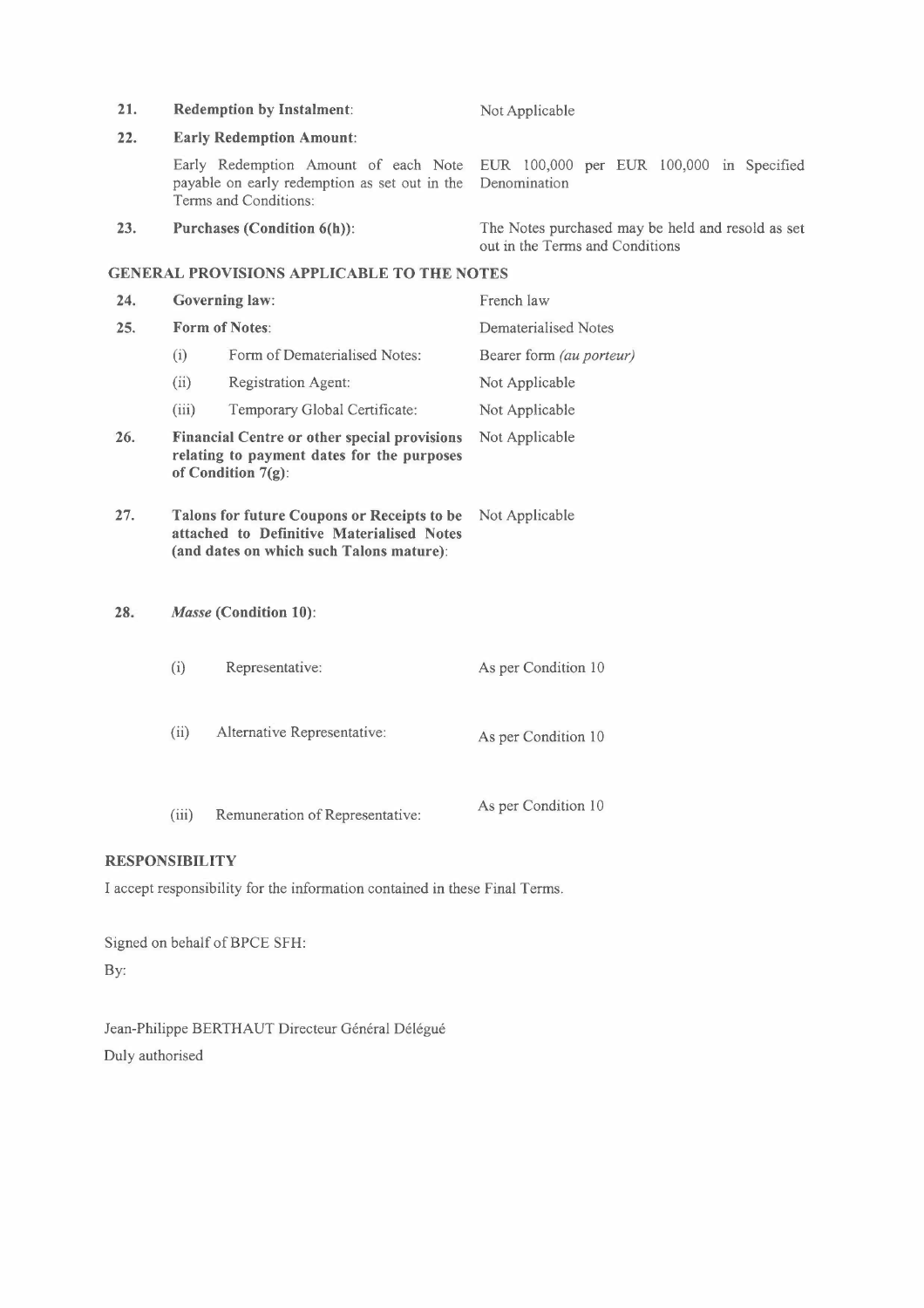## **PART B - OTHER INFORMATION**

# **1. LISTING AND ADMISSION TO TRADING**

| (i)              | Listing:                                                                                                                                                                                               | <b>Euronext Paris</b>                                                                                                                                                                                                                                                                                                                                                                                                                                        |
|------------------|--------------------------------------------------------------------------------------------------------------------------------------------------------------------------------------------------------|--------------------------------------------------------------------------------------------------------------------------------------------------------------------------------------------------------------------------------------------------------------------------------------------------------------------------------------------------------------------------------------------------------------------------------------------------------------|
| (ii)             | (a) Admission to trading:                                                                                                                                                                              | Application has been made by the Issuer (or on its<br>behalf) for the Notes to be admitted to trading on<br>Euronext Paris with effect from the Issue Date                                                                                                                                                                                                                                                                                                   |
|                  | (b) Regulated Markets or equivalent markets<br>on which, to the knowledge of the Issuer,<br>securities of the same class of the Notes to be<br>admitted to trading are already admitted to<br>trading: | Not Applicable                                                                                                                                                                                                                                                                                                                                                                                                                                               |
| (iii)            | Estimate of total expenses related to EUR 4,375 (including the AMF fees)<br>admission to trading:                                                                                                      |                                                                                                                                                                                                                                                                                                                                                                                                                                                              |
| $\overline{2}$ . | <b>RATINGS</b>                                                                                                                                                                                         |                                                                                                                                                                                                                                                                                                                                                                                                                                                              |
|                  | Ratings:                                                                                                                                                                                               | The Notes are expected to be rated:                                                                                                                                                                                                                                                                                                                                                                                                                          |
|                  |                                                                                                                                                                                                        | AAA by Standard & Poor's Credit Market Services<br>Europe Limited; and                                                                                                                                                                                                                                                                                                                                                                                       |
|                  |                                                                                                                                                                                                        | The above agency is established in the European<br>Union and registered under Regulation (EC)<br>1060/2009 of the European Parliament and the<br>Council of 16 September 2009 on credit rating<br>agencies, as amended (the "CRA Regulation") and<br>included in the list of registered credit rating agencies<br>published on the website of the European Securities<br>and Markets Authority (www.esma.europa.eu) in<br>accordance with the CRA Regulation |
| 3.               | <b>INTERESTS OF NATURAL AND LEGAL PERSONS INVOLVED IN THE ISSUE</b>                                                                                                                                    |                                                                                                                                                                                                                                                                                                                                                                                                                                                              |

Save as discussed in sections "Subscription and Sale" and "Risk factors - Risks related to the Issuer -Certain conflicts of interest" of the Base Prospectus, so far as the Issuer is aware, no person involved in the offer of the Notes has an interest material to the issue.

# **4. YIELD**

|    |                                                                                                                                                    | Indication of yield:                                                   | 0.447 per cent. <i>per annum</i> |
|----|----------------------------------------------------------------------------------------------------------------------------------------------------|------------------------------------------------------------------------|----------------------------------|
| 5. | <b>OPERATIONAL INFORMATION</b>                                                                                                                     |                                                                        |                                  |
|    |                                                                                                                                                    | <b>ISIN</b> Code:                                                      | FR0013405867                     |
|    |                                                                                                                                                    | Common Code:                                                           | 195830177                        |
|    |                                                                                                                                                    | Depositaries:                                                          |                                  |
|    | (a)                                                                                                                                                | Euroclear France to act as Central<br>Depositary:                      | Yes                              |
|    | (b)                                                                                                                                                | Common Depositary for Euroclear<br>Bank and Clearstream Banking, S.A.: | No.                              |
|    | Any clearing system other than Euroclear Not Applicable<br>Bank S.A./N.V. and Clearstream Banking.<br>S.A. and the relevant identification number: |                                                                        |                                  |
|    | Delivery:                                                                                                                                          |                                                                        | Delivery against payment         |
|    | Agent:                                                                                                                                             | Names and addresses of additional Paying                               | Not Applicable                   |